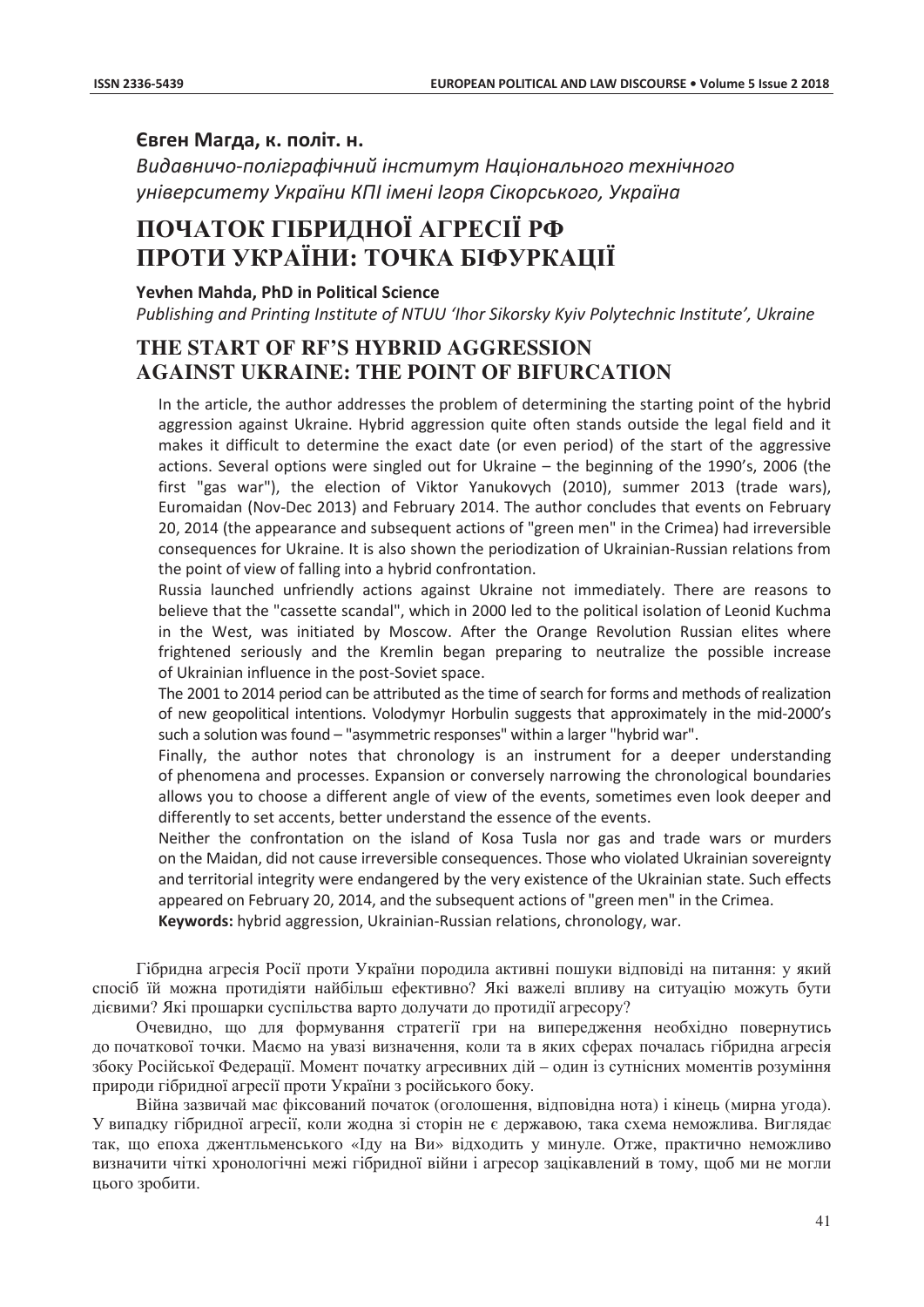Сьогодні дотримання законів і норм ведення війни перетворилося на прерогативу держави, тоді як нові актори війни (терористичні організації, «ополченці», найманці і т. ін.) діють, не озираючись на норми права. Ще одна причина – на самому початку факт агресії, попри всю свою очевидність, перебував поза межами правового поля. Кремль свідомо робив ставку на «ігнорування очевидного», намагаючись обігнати Захід у швидкості ухвалення рішень. І досягнув цього – певний час саме Москва диктувала умови та створювала порядок денний.

Власне бойові дії починаються задовго до того, як бере слово зброя. Актори використовують широкий спектр інструментів для досягнення своїх цілей і не всі вони миролюбні<sup>1</sup>. Гібридна війна починається з недружніх агресивних дій, що мають на меті руйнувати державу-жертву зсередини. Далеко не завжди вони переростають у відкриту війну, а навпаки, частіше мають всі шанси залишатись в тіні.

Визначення термінів «гібридна війна» та «гібридна агресія» в сучасних умовах набуває першочергового значення, оскільки від визначення цих понять бере початок усвідомлення алгоритму лій Російської Фелерації.

Поява терміну «гібридна війна» пов'язана зі змінами у традиційних уявленнях про війну, які сформувались у XX ст., та трансформацією форм та методів ведення війн. У 1980-х рр. ізраїльський військовий теоретик Мартін ван Кревельд передбачив, що конвенційні військові конфлікти між регулярними збройними силами держав-націй поступляться місцем конфліктам, в яких інтенсивність бойових дій буде низькою, а головними акторами стануть кримінальні угрупування, польові командири, парамілітарні загони<sup>2</sup>. Отже, концепція гібридної війни стала однією з відповідей військової теорії на виклики сучасних проблем безпеки та змін, які відбуваються у способах, методах, характері воєн.

Частина визначень близькі до «тотальної війни», але в модернізованому розумінні – війна охоплює та пронизує усі сфери державного і суспільного життя, не маючи на увазі використання усіх ресурсів на ведення війни. Також гібридна війна це:

• військова стратегія, яка поєднує звичайну війну, малу війну та кібервійну;

• складна та гнучка динаміка бойового простору (battlespace), яка передбачає швидку реакцію та адаптацію учасників протистояння;

• сучасний вид партизанської війни, яка поєднує сучасні технології та методи мобілізації (Біл Неметт, підполковник Корпусу морської піхоти США);

• Девід Кілкаллен, автор книги «Випадкова герилья» (англ. «The Accidental Guerilla»), твердить, що гібридна війна це найкраще визначення для сучасних конфліктів, які включають у себе комбінації партизанської та громадянської воєн, повстання та тероризму;

• Відомий дослідник Франк Хоффман визначає гібридну війну у вигляді будь-яких дій ворога, який швидко та гнучко використовує найрізноманітніші комбінації дозволеної зброї, партизанську війну, тероризм, злочини на полі бою, і все для досягнення політичних цілей<sup>3</sup>.

• Гібридна загроза – коли супротивник одночасно й адаптивно використовує різні комбінації 1) політичних, військових, економічних, соціальний, інформаційних засобів; 2) конвенційні, іррегулярні, терористичні, підривні засоби. Так само у зв'язці можуть використовуватись дії як державних так і недержавних акторів<sup>4</sup>.

Гібридні сили успішно використовують технологічно передові системи таким чином, що вони працюють на межі можливостей. Тому гібридні збройні сили мають перевагу над традиційною армією, яка діє суворо в рамках статуту. Загалом, гібридна загроза відзначається тим, що стирає традиційні уявлення та практики війни.

Варто також звернутись до російського визначення гібридної війни. Так, неодноразово цитованою є стаття Валерія Герасимова, начальника Генштабу ЗС РФ<sup>5</sup>. У нової війни вже не буде

ло стратегии Института стратегических исследований Армейского военного колледжа. 21 век, 3, 20-42. Glenn, R.W. (2009). *Evolution and Conflict: Summary of the 2008 Israel Defense Forces-U.S*. Joint Forces

 $\overline{a}$ 

<sup>&</sup>lt;sup>1</sup> Cîrdei, I.A. (2017). The Hybrid Warfare In The 21st Century: An Old Concept With A New Face. *International Conference Knowledge-Based Organization, vol. XXIII, no 1.* <sup>2</sup>Van Creveld, M. (1991). *The Transformation of War*. New York: Free Press, 23-29.

<sup>&</sup>lt;sup>3</sup> Арзуманян, Р., Багдасарян, А. (2011). Теория войны в 21 веке. *Обзор XXI ежегодной конференции* 

Command "Hybrid Threat Seminar War Game," Santa Monica, CA: RAND.

<sup>&</sup>lt;sup>5</sup> Герасимов, В. (2013). *Ценность науки в предвидении*. <http://vpk-news.ru/articles/14632>.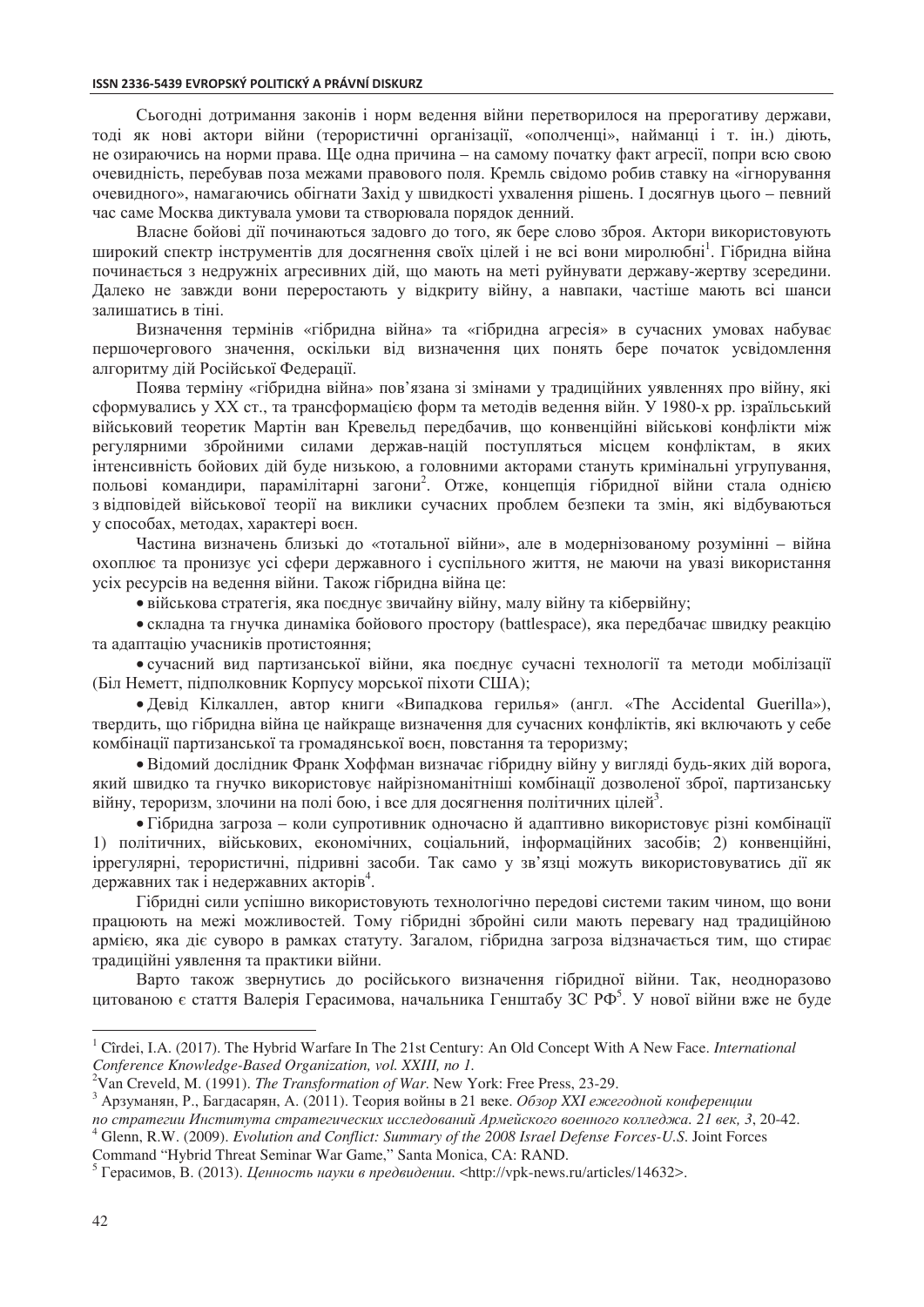$\overline{a}$ 

класичного початку та кінця (оголошення війни та капітуляція відповідно). Безпосередні зіткнення солдат стануть рідкістю. Автор наголошує, що роль невійськових засобів у досягненні політичних та стратегічних цілей суттєво зросла. Співвідношення військових та невійськових заходів визначається як 1:4.

Врешті, гібридна війна ведеться в першу чергу за уми. Основною метою буде ураження не живої сили супротивника, а його злорового глузду та патріотизму. Метою такої війни буде створити таку ситуацію, коли використання сили буде вже зайвим, а громадяни самі зрадять свою державу та підтримають агресора.

Закономірно, що одне з найвдаліших визначень належить українським аналітикам. I сформулювали його вже під час україно-російського конфлікту, який став не просто кейсом, а потужним поштовхом до подальших досліджень гібридної війни.

Гібридна агресія – це комплекс різнорідних впливів на супротивника регульованої величини і комбінованого характеру, що застосовуються за заданим алгоритмом, де військові засоби не є домінуючими. Коротко це можна називати війна "трансформер" (Т-війна). Вона, як і класична війна, включає в себе військовий компонент, який захований глибоко всередині, а зовні знаходяться інші невійськові – оболонки. Комплекс Т-війни включає в себе дії, характерні для традиційної війни: інформаційно-пропагандистські, політико-дипломатичні, торгово-економічні з елементами лобістськокорупційних, енергетичні та інфраструктурні, розвідувально-диверсійно-партизанські, регулярні бойові дії тощо. Відмінність полягає в тому, що на початковому етапі невійськові впливу домінує<sup>1</sup>.

Дискусії щодо сутності гібридної війни та релевантності цієї концепції сучасним викликам тривають. Однак якщо до 2014 року це питання було цікавим лише для військових експертів та аналітиків, то нині відповідь на ці питання може стати запорукою виживання України. Різне розуміння сутності гібридної війни заважає сформулювати адекватну відповідь на її виклики. Одне залишається зрозумілим – український кейс поставив серйозні виклики не лише перед українським суспільством, а й перед світовою спільнотою.

Верховна Рада України визначила, що збройна агресія Російської Федерації проти України розпочалася 20 лютого 2014 р.<sup>2</sup> В цей день було зафіксовано перші випадки порушення визначеного міжнародно-правовими зобов'язаннями Росії порядку перетину міждержавного кордону в районі Керченської протоки та використання нею своїх військових формувань, дислокованих на Криму відповідно до угоди про статус та умови перебування Чорноморського флоту Російської Федерації на території України від 28 травня 1997 р., для блокування українських військових частин. 24 лютого 2014 р. на півострів було перекинуто додаткові російські підрозділи, у тому числі повітрянодесантних військ, але без жодних знаків розрізнення на формі. А за три дні «зелені чоловічки» заблокували будівлю парламенту та уряду Автономної Республіки Крим у Сімферополі<sup>3</sup>.

Але зазначимо, що Верховна Рада визначила дату початку збройного етапу гібридної агресії, який аж ніяк не є першим. Нині в наукових текстах фігурують найрізноманітніші дати старту агресивних дій РФ проти України. Хронологія коливається в межах всього періоду незалежності України. Ми послідовно проаналізуємо ключові точки зору та наприкінці висловимо власні зауваження.

Від початку 1990-х рр. Поразка у «холодній війні», розпад СРСР та різка втрата в міжнароднополітичній вазі не стали щепленням проти імперіалізму. Початок 1990-х рр. став часом важких рішень та часом не до кінця усвідомлених загроз.

На підтримку цієї точки зору можна брати аргументи з історії українсько-російських взаємин в енергетичній сфері. Взаємовідносини України та Росії після розпаду СРСР в енергетичній галузі майже одразу набули конфронтаційного забарвлення. Перше зіткнення інтересів відбулось у 1992 р., коли виникла суперечка довкола майна «Укргазпрому» на родовищі Уренгой. Наявність 4,5 тисяч українських співробітників та біля 2 тисяч одиниць обладнання не завадили тодішньому прем'єр-

<sup>&</sup>lt;sup>1</sup> Гончар, М., Чубик, А., Ищук, О. (2014). Гибридная война в Восточной Европе. Невоенное измерение.

Энергетический компонент. <https://geostrategy.org.ua/images/RU\_CERI\_fin\_fin.pdf>.<br><sup>2</sup> Постанова про Заяву Верховної Ради України "Про відсіч збройній агресії Російської Федерації та подолання її наслідків 2015 (Верховна Рада України). Офіційний сайт Верховної Ради України. <http://zakon2.rada.gov.ua/laws/show/337-19>.

 $^3$  Головко, В. (2015). Україна в умовах антитерористичної операції та російської збройної агресії (2014 р.). *ɍɤɪɚʀɧɫɶɤɢɣ ɿɫɬɨɪɢɱɧɢɣ ɠɭɪɧɚɥ, 3*, 176-193.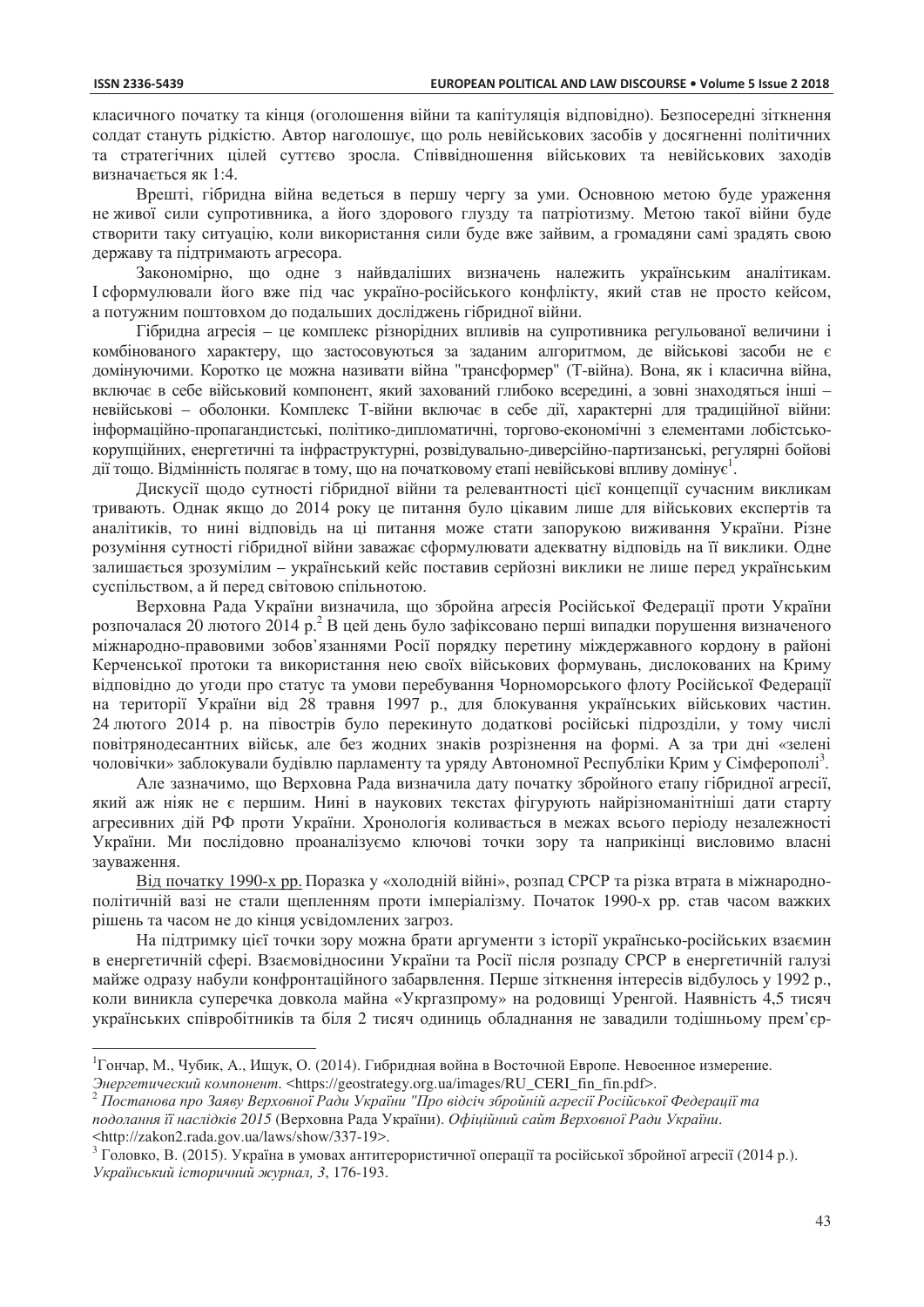міністру РФ В. Чорномирдіну заявити «Ноги украинской на Уренгое не будет!»<sup>1</sup>. 23 лютого 1993 року представник «Газпрому» заявив про намір припинити постачання газу через українські борги. Поза сумнівом, вже у 1992-1993 рр. російське керівництво почало усвідомлювати перспективність використання «газової зброї» для досягнення зовнішньополітичних цілей.

Початок антиукраїнської пропаганди в російських ЗМІ. Гібридна агресія має високий відсоток підтримки у середовищі самих росіян. Україна у свідомості російського суспільства вважається другою за ворожістю до Росії після США – і рік від року цей показник лише зростає. Так, у 2014 р. Україну ворогом вважали 30% росіян, а у 2017 р. – вже 50 %<sup>2</sup>. З метою отримати під 90% підтримки власних дій у Криму та на Донбасі, була проведена масштабна підготовча робота<sup>3</sup>.

Помаранчевий майдан 2004 року серйозно налякав російське керівництво, спровокував його інтенсивну підготовку до гібридної війні проти України. Уже з 2005 року в російській політичній риториці з'являється і все сильніше звучить словосполучення «Україна – failed state (неповноцінна держава, що не відбулася)». Альтернативою незалежного розвитку України, в російському розумінні наповненому загрозами і викликами, наполегливо пропонувалася «тиха гавань» «руского міра».

Російська пропаганда виявилась зброєю в двома вістрями. Одне з них спрямовувалось проти самих росіян. За влучним висловом Володимира Горбуліна, росіяни дійсно стають народом, який «став першим із тих, який впав під натиском власного телебачення»<sup>4</sup>.

Перша «газова війна». Зима 2005-2006 рр. засвідчила вразливість України та європейських споживачів, а також продемонструвала, наскільки ефективним та перспективним є подальше використання енергетичної зброї.

Якби не масована інформаційна кампанія в засобах масової інформації, то ніхто в Україні і не помітив би, що склалася критична ситуація. Це вказує на те, що ці дії готувалися заздалегідь і розгорталася за пунктами визначеного плану. Одним із цих пунктів було формування громадської думки стосовно України як ненадійного партнера у транспортуванні природного газу до країн Свропи, попри те, що протягом десятиліть Україна ніколи не допускала зриву поставок природного газу до Європи через свою територію. Показово, що одночасно з цими звинуваченнями Росія наголошувала на необхідності будівництва газопроводів, альтернативних українській системі («Північний потік» у Балтійському морі, друга нитка «Блакитного потоку» в Чорному морі та розширення газотранспортної системи в Білорусі, що тепер належить «Газпрому»). До того ж звинувачення у крадіжках газу не підкріплювалися конкретними фактами. В руслі такої логіки були і «газова війна» 2009 р. Невід'ємною складовою цих конфліктів були інформаційна дискредитація України, відключення від газопостачання, намагання позбавити Україну довіри західних споживачів газу з метою зниження вартості та отримання контролю над ГТС.

У цьому кейсі є все від гібридної агресії – дезінформація, прагнення посіяти зневіру та паніку, спровокувати соціальний вибух через наростання невдоволення, дискредитація України тощо. У перебігу газових конфліктів Росія намагалась позиціонувати себе як впливового геополітичного гравця з метою зберегти Україну у сфері свого політичного впливу. Але ані у 2006, ані у 2009 рр. поставлених цілей не вдалось досягнути повною мірою. Головне - газові кризи не запустили незворотні внутрішні деструктивні процеси в Україні, а третя «газова війна» у березні 2018 року продемонструвала спроможність нашої держави давати відсіч енергетичному агресору.

Обрання Президентом України Віктора Януковича у 2010 р. Міжнародно визнана перемога на президентських виборах кандидата, якого ще кілька років тому вважали політичним трупом, стала точкою відліку для інституційних перетворень всередині України. Вони були інспіровані та керовані з метою здійснення новітнього «плану аншлюсу». Базовий елемент плану - зміна зовнішньополітичного вектору України з проєвропейського на проросійський. Під час президентства Віктора Януковича помітно активізувалася антиукраїнська риторика Москви, хоча український президент був вельми лояльний до Кремля.

 $\overline{a}$ 

<sup>&</sup>lt;sup>1</sup> Діяк, І. (2009). *Газова промисловість і енергетична безпека України*. Київ, 110.<br><sup>2</sup> «Люуда» и «праки» Воссии «http://www.layada.ry/2017/06/05/dryzya i yraci rossi

<sup>&</sup>lt;sup>2</sup> «Друзья» и «враги» России. <http://www.levada.ru/2017/06/05/druzya-i-vragi-rossii-2/>.<br><sup>3</sup> Лизанчук, В. (2014). Антиукраїнська інформаційна агресія в телерадіопросторі Росії та України.

 $\langle$ http://papers.univ.kiev.ua/12/Main/articles/lyzanchuk-vasyl-anti-ukrainian-informational-aggression-on-tv-andradio-in-russi\_22477.pdf>.

<sup>&</sup>lt;sup>4</sup> Горбулін, В. (2014). «Гібридна війна» як ключовий інструмент російської геостратегії реваншу. Стратегічні *npiopumemu*, 4 (33), 5-12.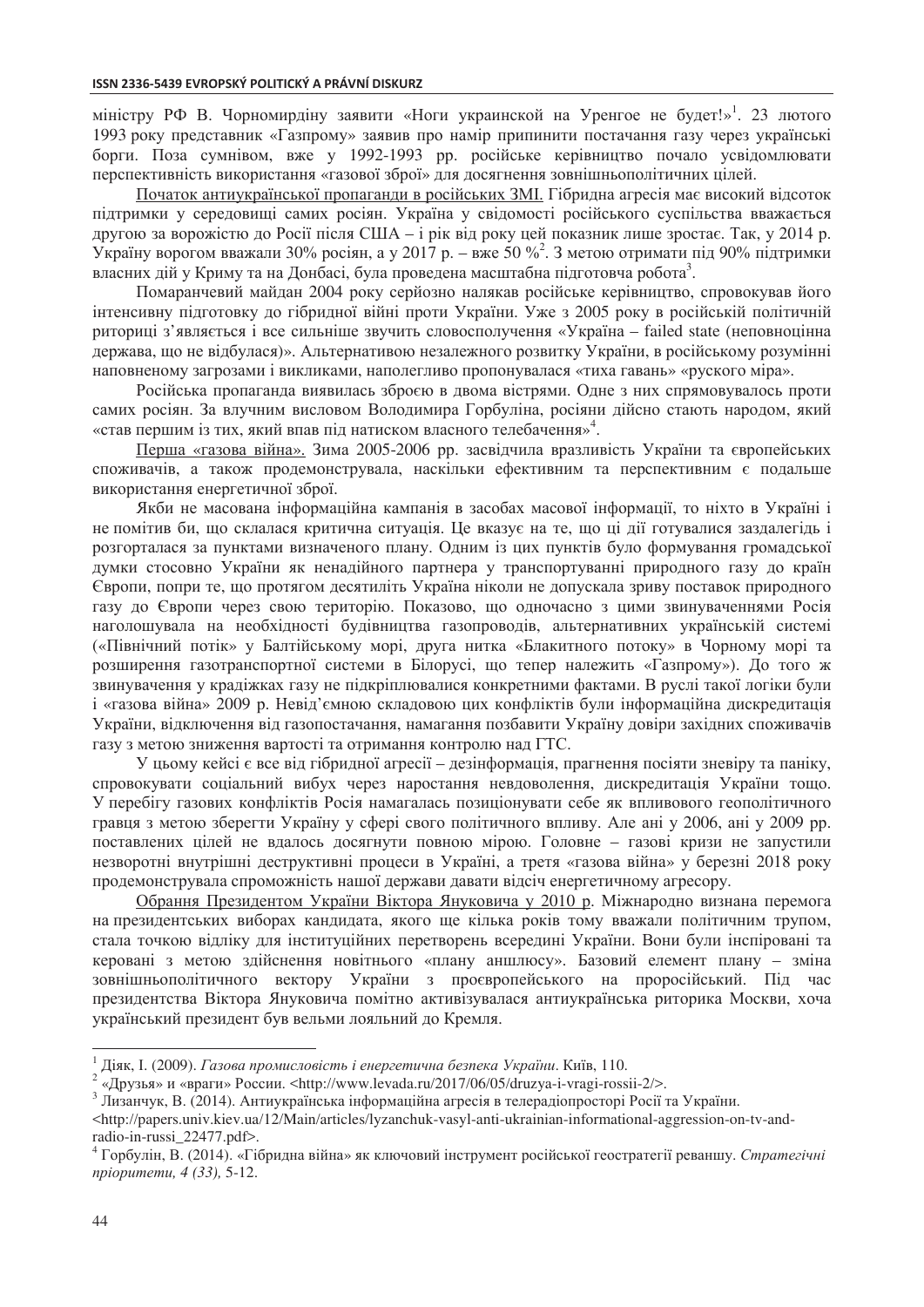$\overline{a}$ 

Літо 2013 р. Михайло Гончар і його колеги з Центру глобалістики «Стратегія XXI» починають точку відліку гібридної агресії з торговельних війн літа-2013. Реалізація путінського бліцкригу по інкорпорації України в «русский мир» шляхом євразійської інтеграції, фактично стартувала з промови президента РФ 27 липня 2013 року в Києві з нагоди святкування 1025-річчя хрещення Русі на конференції з вельми показовим символізмом в назві «Православно-слов'янські цінності – основа цивілізаційного вибору України»<sup>1</sup>.

Листопад-грудень 2013 р. В українському випадку необхідно розглядати події на Євромайлані як важливу частину гібридної війни проти України, своєрідну розвідку боєм. І розгін студентів у ніч з 29 на 30 листопада 2013 року, і подальші зіткнення на Банковій 1 грудня того самого року, і загибель Небесної Сотні в сьогоднішніх умовах є складниками гібридної війни.

Лютий 2014 року. Вже 20 лютого на півострові Крим з'явились «зелені чоловічки». 27 лютого 2014 року підрозділи спецназу Головного розвідувального управління Генштабу та 45-го окремого повітряно-десантного полку Збройних сил РФ захопили приміщення Верховної Ради та Ради Міністрів АРК, а військові частини кримського угруповання Збройних сил України стали об'єктом провокаційних нападів із дислокованих на півострові російських військових баз. Заднім числом використання ЗС Росії в Україні було санкціоноване Радою Федерації РФ, яка на запит президента Владіміра Путіна 1 березня 2014-го ухвалила відповідну постанову. Факт першості застосування збройних сил однієї держави проти іншої є найсуттєвішою первинною ознакою агресії. Ст. 2 Резолюції 3314 (XXIX) Генеральної Асамблеї ООН «Визначення агресії» (14 грудня 1974 року) встановлює: «Застосування збройної сили державою першою на порушення Статуту ООН є prima facie свідченням акту агресії...» Згідно зі ст. 3 Резолюції для кваліфікації як акту агресії збройного нападу, який першою вчинила одна держава проти іншої, юридично не має значення, була війна формально оголошена чи ні.

Пізніші події – рішення обох палат російського парламенту від 1 березня 2014 року про можливості використання збройних сил на території України, або пряма інтервенція російської армії у серпні 2014 року – лише підтверджують факт агресії.

В цей же час в журналі «Російський піонер» було опубліковано оповідання Натана Дубовицького про нелінійну війну<sup>2</sup>. Як швидко з'ясувалося, його справжнім автором був Владислав Сурков, який стверджував: «Это была первая нелинейная война. В примитивных войнах девятнадцатого, двадцатого и других средних веков дрались обычно две стороны. Две нации или два временных союза. Теперь столкнулись четыре коалиции. И не то, что двое на двое. Или трое против одного. Нет. Все против всех»<sup>3</sup>.

Навряд чи ми зможемо визначити чітку хронологічну межу початку агресивних дій проти України. Тим більше в умовах більш чи менш гострої напруженості, яка існувала в українськоросійських відносинах від початку 1990-х рр. Мова мабуть може йти скоріше про вповзання  $_{\rm y}$  гібридність $^{4}$ .

Росія розгорнула недружні дії проти України не відразу. Є підстави вважати, що «касетний скандал», що в 2000 році призвів до політичної ізоляції Леоніда Кучми на Заході, був ініційований в Москві, де з побоюванням сприйняли обіцянку Леоніда Даниловича під час інавгурації у грудні 1999 року «стати іншим президентом». Після подій на Помаранчевому майдані, що серйозно налякали російську еліту, в Кремлі почали готуватися до нейтралізації можливого зростання українського впливу на пострадянському просторі.

Період з 2001 по 2014 рр. можна віднести до часу пошуку форм і методів, за допомогою яких можна було б реалізувати відповідні геополітичні задуми. Доволі довгий час між бажаними цілями та наявними можливостями шукали паритет. Цілі залишались недосяжними та неспівмірними з можливостями. Володимир Горбулін припускає, що орієнтовно в середині 2000-х рр. таке рішення було знайдене – «асиметричні відповіді» в межах масштабнішої «гібридної війни»<sup>5</sup>. Демонстрацією

<sup>&</sup>lt;sup>1</sup> Гончар, М., Чубик, А., Ищук, О. (2014). Гибридная война в Восточной Европе. Невоенное измерение.

Энергетический компонент. <https://geostrategy.org.ua/images/RU\_CERI\_fin\_fin.pdf>.<br><sup>2</sup> Абаринов, В. (2014). *Страшна казка.* <//www.svoboda.org/content/article/25321516.html>.<br><sup>3</sup> Дубовицкий, Н. (2014). *Без неба.* <http:

<sup>&</sup>lt;sup>4</sup> Neville, S.B. (2015). Russia and hybrid warfare: identifying critical elements in successful applications of hybrid tactics. <https://calhoun.nps.edu/handle/10945/47827>.

<sup>&</sup>lt;sup>5</sup> Горбулін, В. (2014). «Гібридна війна» як ключовий інструмент російської геостратегії реваншу. Стратегічні *npiopumemu*, 4 (33), 5-12.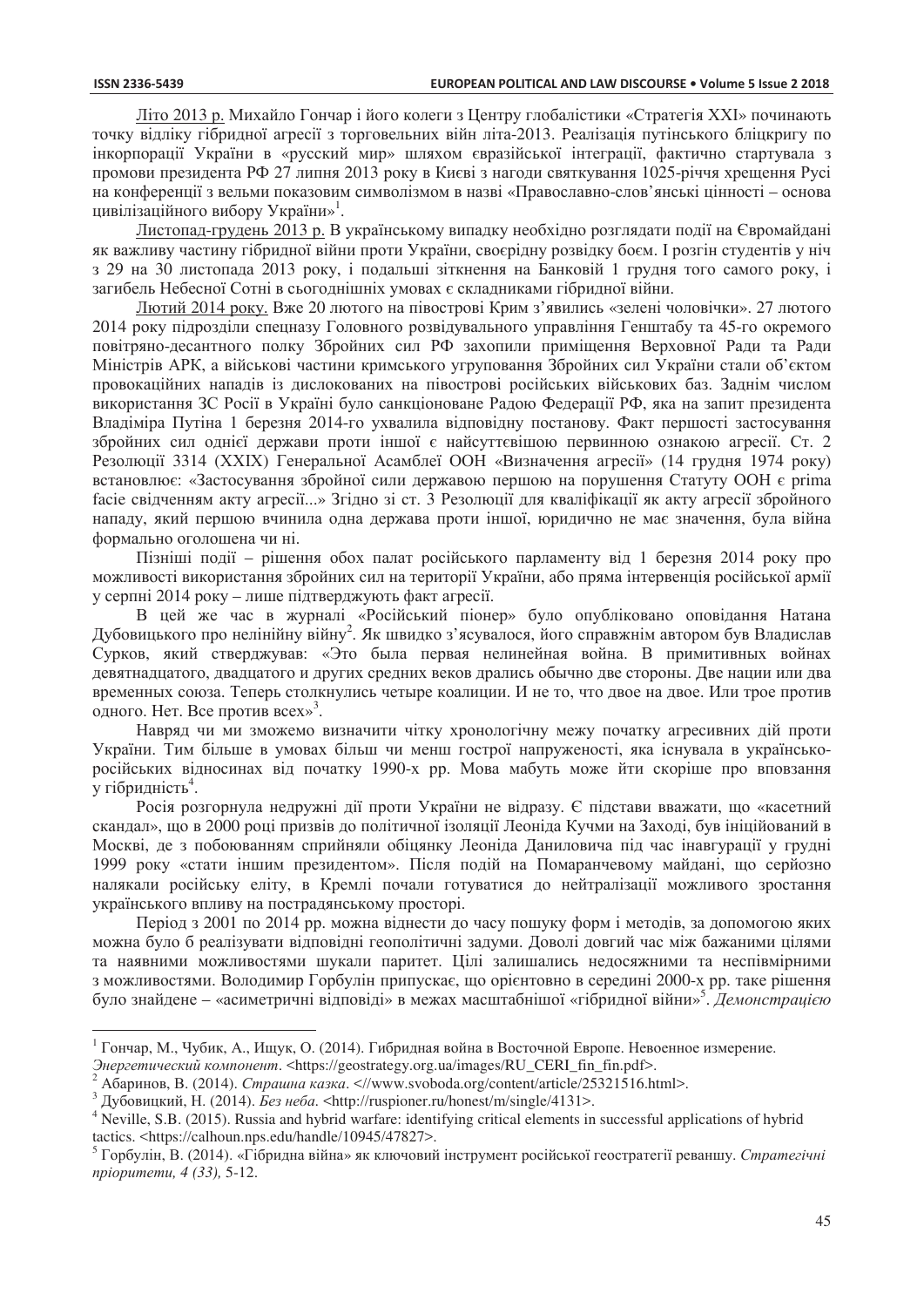*ɰɢɯ ɧɨɜɢɯ ɜɿɣɫɶɤɨɜɢɯ ɬɟɯɧɨɥɨɝɿɣ ɫɬɚɥɢ* ɨɩɟɪɚɬɢɜɧɨ-ɫɬɪɚɬɟɝɿɱɧɿ ɧɚɜɱɚɧɧɹ "Ɂɚɯɿɞ-2009» ɿ, ɨɫɨɛɥɢɜɨ, «Захід-2013». На їх значення у подальшому розвитку подій звернув увагу один з провідних американських військових експертів Філіп Карбер, відзначаючи ці навчання в своїй статті "Russia's" New Generation Warfare "навесні 2015 року<sup>1</sup>.

Наостанок пропонуємо умовну періодизацію процесу входження України й Росії в стан гібридного протистояння.

Перший періол – 1991–1997 роки – віл проголошення Незалежності ло пілписання Великого російсько-українського договору про дружбу і співробітництво. Руйнування зв'язків і відносин, що залишилися з часів СРСР, супроводжувалися латентними проявами великодержавності з боку Росії. Обидві країни переважно були зайняті внутрішніми проблемами, а вистражданий міждержавний договір заклав фундамент подальшої співпраці.

Другий період – 1997–2003 роки – час запозичення Україною окремих політтехнологічних знахідок Росії (президентська кампанія 1999 року, в ході якої до другого туру перегонів вийшли чинний президент Леонід Кучма і лідер КПУ Петро Симоненко як зручний спаринг-партнер) і пошуку власної зовнішньополітичної ідентичності. У 1997 році без участі Росії було створено організацію пострадянських республік ГУАМ і підписано «Хартію особливого партнерства» Україна – НАТО. «Касетний скандал» 2000 року й подальше втягування Леоніда Кучми назад в орбіту кремлівського впливу були викликані не стільки усвідомленням важливості України для Росії, скільки зміною господаря Кремля: демократично налаштований Борис Єльцин практично передав у спадок владне стерно «сірому підполковникові» Владіміру Путіну, проігнорувавши наявність у нього глибокої психологічної травми, викликаної розпадом Радянського Союзу.

Третій період – 2003–2006 роки – загострення двосторонніх відносин, в ході якого Росія дозволила собі «пустощі» від конфлікту навколо острова Коса Тузла восени 2003 року до першої «газової війни» на межі 2005–2006 років. Період поступового нарощування тиску Кремля на Україну і зростання напруженості, збільшення кількості «больових точок» у двосторонніх відносинах. Росія зосередилася на тестуванні реакції офіційного Києва на свої агресивні прояви, вивченні української політичної еліти й пошуку колабораціоністів в її середовищі.

Четвертий період – 2006 рік–лютий 2014 року. За цей час Росія досягла значних успіхів у справі встановлення повного контролю над Україною, її елітами і ресурсами. У Кремлі намагалися вибудувати відносини і з прем'єром Юлією Тимошенко, граючи на її конфлікті з президентом Віктором Ющенком, і з Віктором Януковичем, який став в 2010 році главою держави. Різке поліпшення фінансово-економічного становища РФ за рахунок зростання цін на енергоресурси на початку 2000-х років дозволило спрямовувати значні кошти на пошук союзників і партнерів в Західній Європі і зробити вирішальні зусилля зі встановлення домінування на пострадянському просторі. На цей період припадає і відмова НАТО надати Україні й Грузії Плану дій з досягнення членства в Альянсі (ПДЧ) на саміті в Бухаресті. Рішення було, ймовірно, прийнято не без впливу Кремля. Євроінтеграційні прагнення України в частині підписання Угоди про асоціацію з ЄС були зірвані за безпосередньої участі Росії, але ця перемога Кремля стала пірровою: Революція Гідності не тільки стала причиною падіння режиму Віктора Януковича, а й викликала безпосередні ворожі дії Росії проти України.

### $Buc$ *новки*

Насамкінець зазначимо, що хронологія розгортання гібридної агресії – це інструмент для розуміння явищ та процесів. Розширення чи навпаки звуження хронологічних меж дозволяє обрати інший кут зору на події, часом навіть зазирнути глибше та по-іншому розставити акценти, краще зрозуміти суть подій.

Гібридна агресія Росії проти України не була випадковою, вона стала закономірним продовженням російської політики на пострадянському просторі. Нерішучість українського політичного керівництва протягом практично всього періоду незалежності, безліч втрачених шансів i можливостей для проведення реформ перетворили Україну на зручний об'єкт гібридної агресії.

Гібридна агресія не є війною в традиційному розумінні. До того ж, «м'яке входження» в стан війни зіграло свою роль: жертва агресії не усвідомила повною мірою небезпеки, не кажучи вже про адекватних відповідей і захисту. І все-таки «точку неповернення» визначити можливо. Який

 $\overline{a}$ 

<sup>&</sup>lt;sup>1</sup> Гончар, М., Чубик, А., Ищук, О. (2014). Гибридная война в Восточной Европе. Невоенное измерение.

 $\partial$ нергетический компонент. <https://geostrategy.org.ua/images/RU\_CERI\_fin\_fin.pdf>.